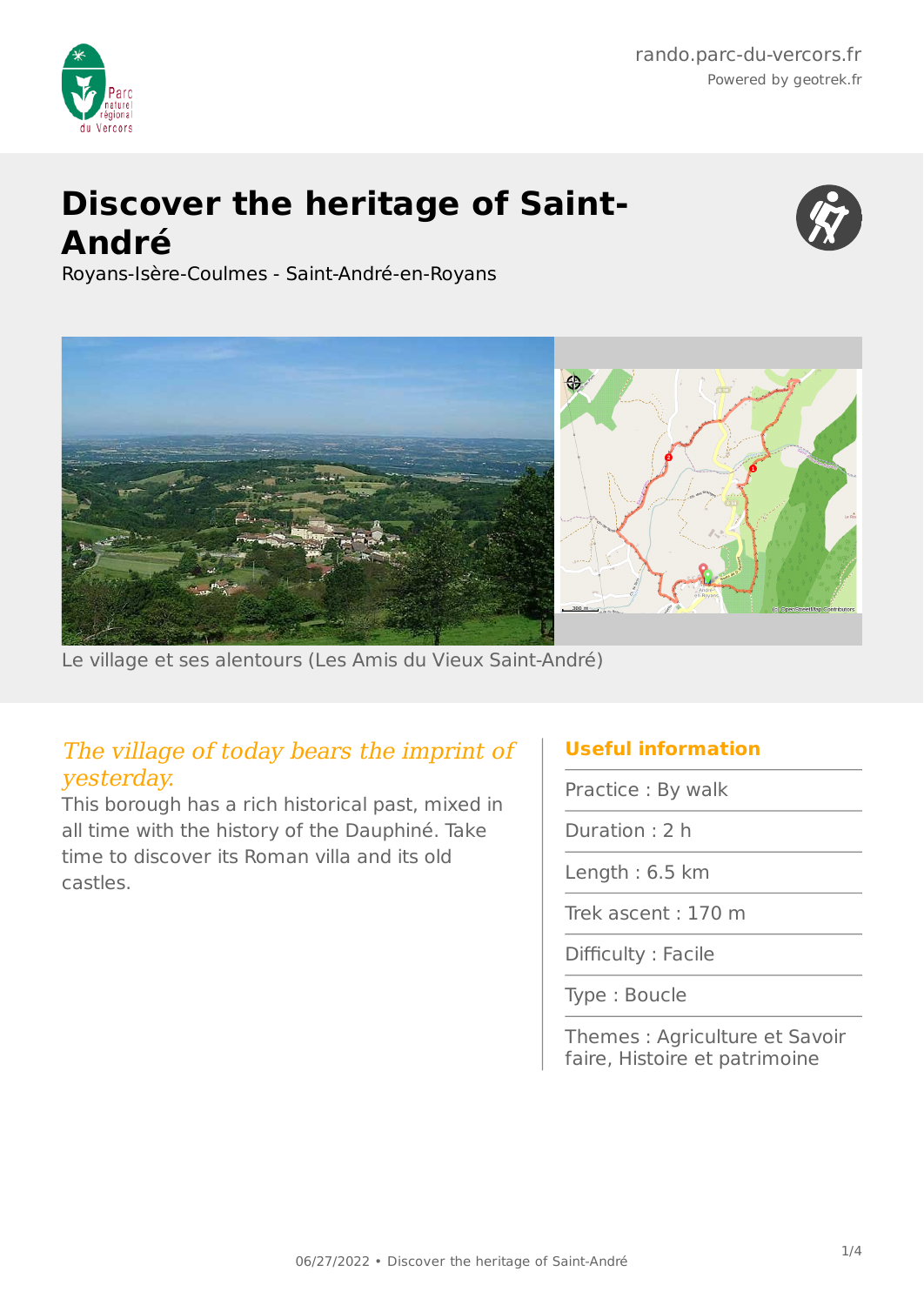## **Trek**

Departure : Village of Saint-André-en-Royans Arrival : Village of Saint-André-en-Royans Markings : PR THR GTV VTT

Departure from the village of Saint-André-en-Royans, take the direction of Saint-Romans. Follow the yellow and green markings that guide you all along the circuit. At La Vieille Eglise 1, go on the left, cross the hamlet of Les Courtioux and then the stream of Tarze and uncork at Monteux 2.

Always following Saint-Romans, join Les Granges 3. From there, take the road that goes left and reach Le Tarze 4, continue to the village via Chemin de Bise 5.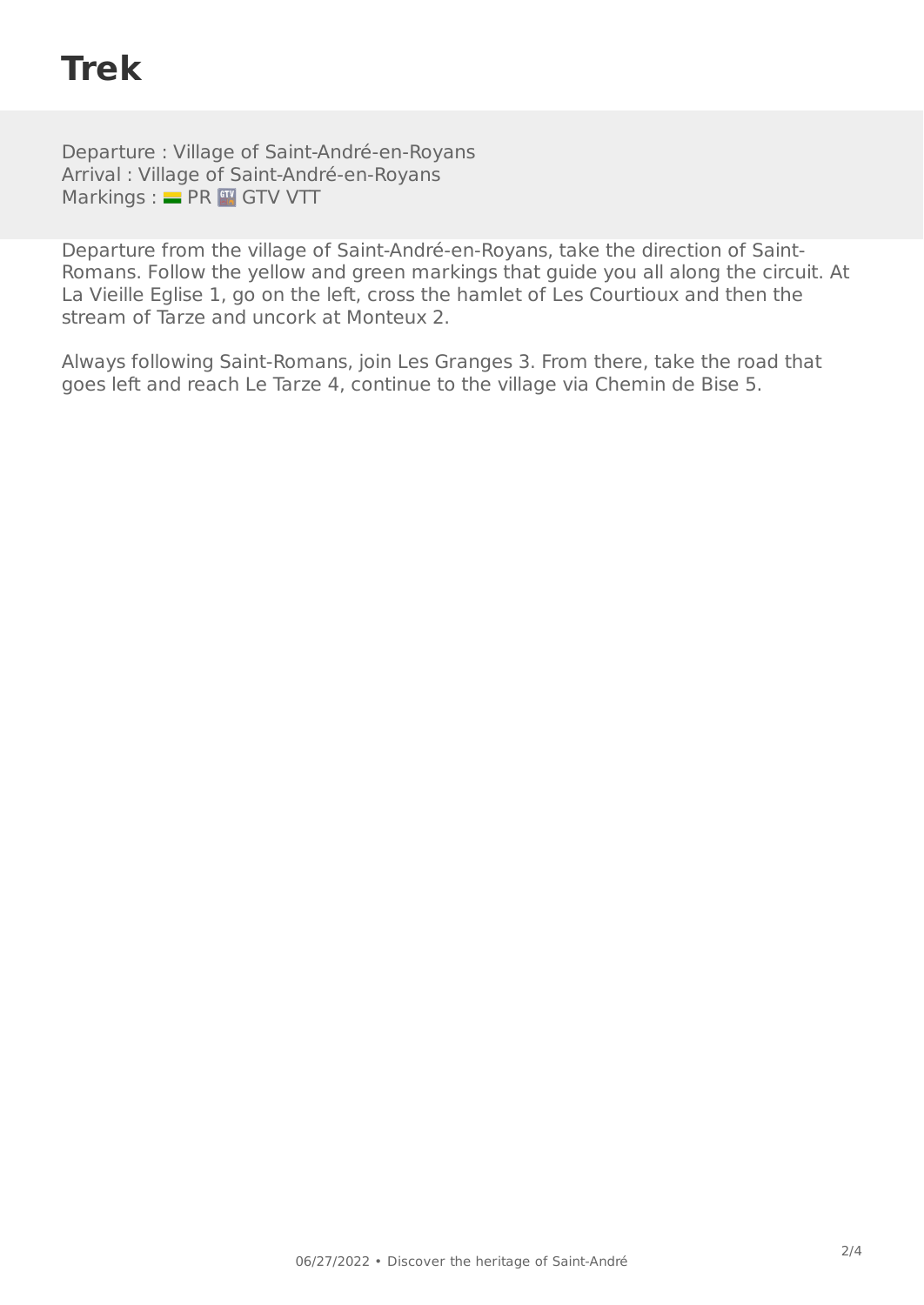# **On your path...**